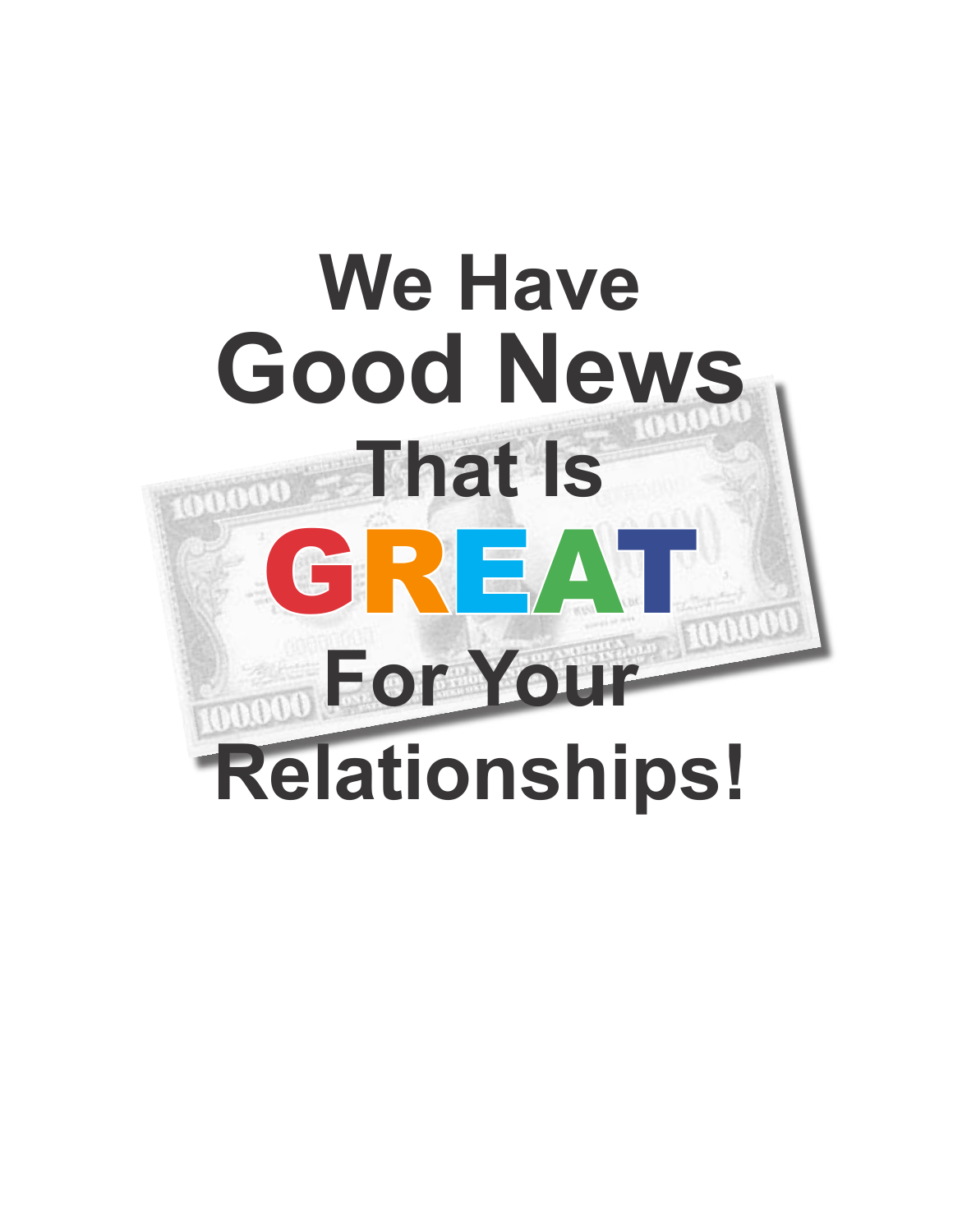# **The Banker**

## *The Loan*

Suppose I am a banker and you want to borrow \$100,000.<sup> $\omega$ </sup> from my bank. I say, *"Today we have a special interest rate we are offering on loans. You may borrow the money at 21% interest."*  After asking me to repeat myself, you would leave my bank to borrow the money somewhere else.

Assuming you could borrow the \$100,000.<sup> $\omega$ </sup> at any other bank at an interest rate of 7% or 8%, is it good news or bad news that I am attempting to loan you the money at 21% interest?

Let's assume that after refusing my initial offer, I continue to offer you two, three, four hundred thousand, even half a million dollars at 21% interest. Would this be increasingly better news or worse news?

You refuse to take the money because you will never be able to pay off the loan. I, then want to loan you more than you requested or need at 21%. While the interest rate never changes, your obligation increases because of what you accept from me. You would be far better off not accepting my money at all.

Persons who give like this banker are not trustworthy. They give the appearance that they are doing you a favor by giving themselves, but in fact they attach expectations to their offers that reduce your choices in life rather than increase your choices. When you don't or can't meet the other's expectations for repayment, the result is anger, frustration, and resentment from the other person.

**1**<br>**1**<br>**1**<br>**1**<br>**1**<br>**1**<br>**1**<br>**1** This way of relating is based on mistrust. The giver covertly expects you to give something back. On the other hand, when you trust another person, you give freely and receive freely, allowing the other person the freedom to respond to you as he or she chooses.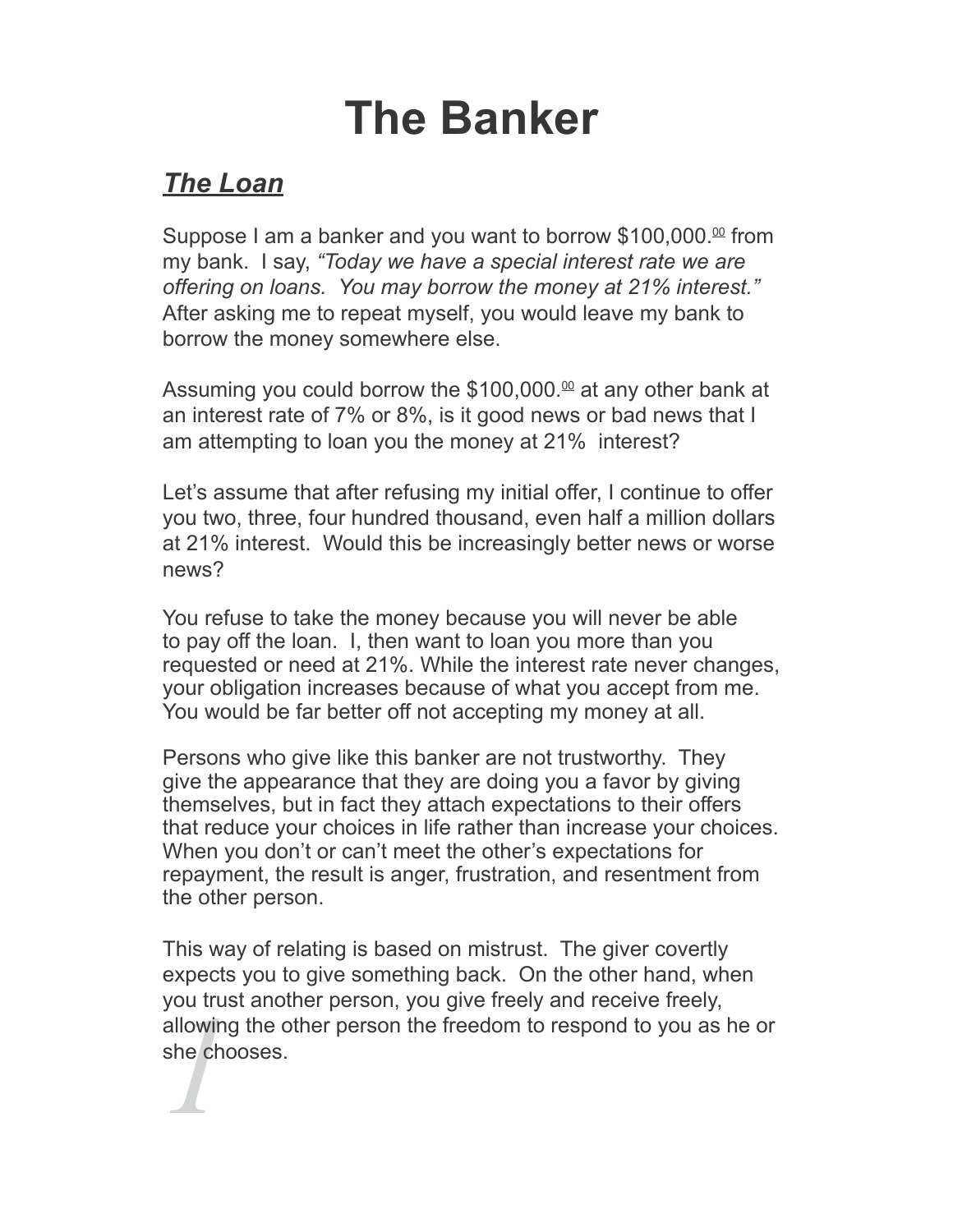### **The Gift**

Now suppose you want to borrow \$100,000.<sup> $\omega$ </sup> from a different bank and the banker says, "Today you are quite fortunate" because I am independently wealthy. Because you have asked me for one hundred thousand dollars, it is my pleasure to give you one hundred thousand dollars. This is a free gift from me to you. Get out of my bank, have a good life, be responsible with *it, there are no strings attached. It is your money.*" Is this good news or bad news?

# It is Good News!

Did the second banker give the money freely? He said, "This is a free gift from me to you. Get out of my bank, have a good life, be responsible with it, there are no strings attached. It is your money."

Yes, the banker's intent is to give you the money freely. He wants you to have more choices as a result of receiving the money.

While you acknowledge this as good news, would you feel some obligation toward the banker? If you had an ongoing relationship with the banker at work, church, school, or in a social setting, would you feel obligated to him?

 $\Box$  Would you avoid him because of the obligation you feel?

- $\Box$  Would you need to repay the banker in some way?
- $\Box$  Would you refuse the money because of the obligation?

 $\Box$  Would you wonder what the banker really wants?

 $\Box$  Would you wonder about the "angle" or "catch" to this?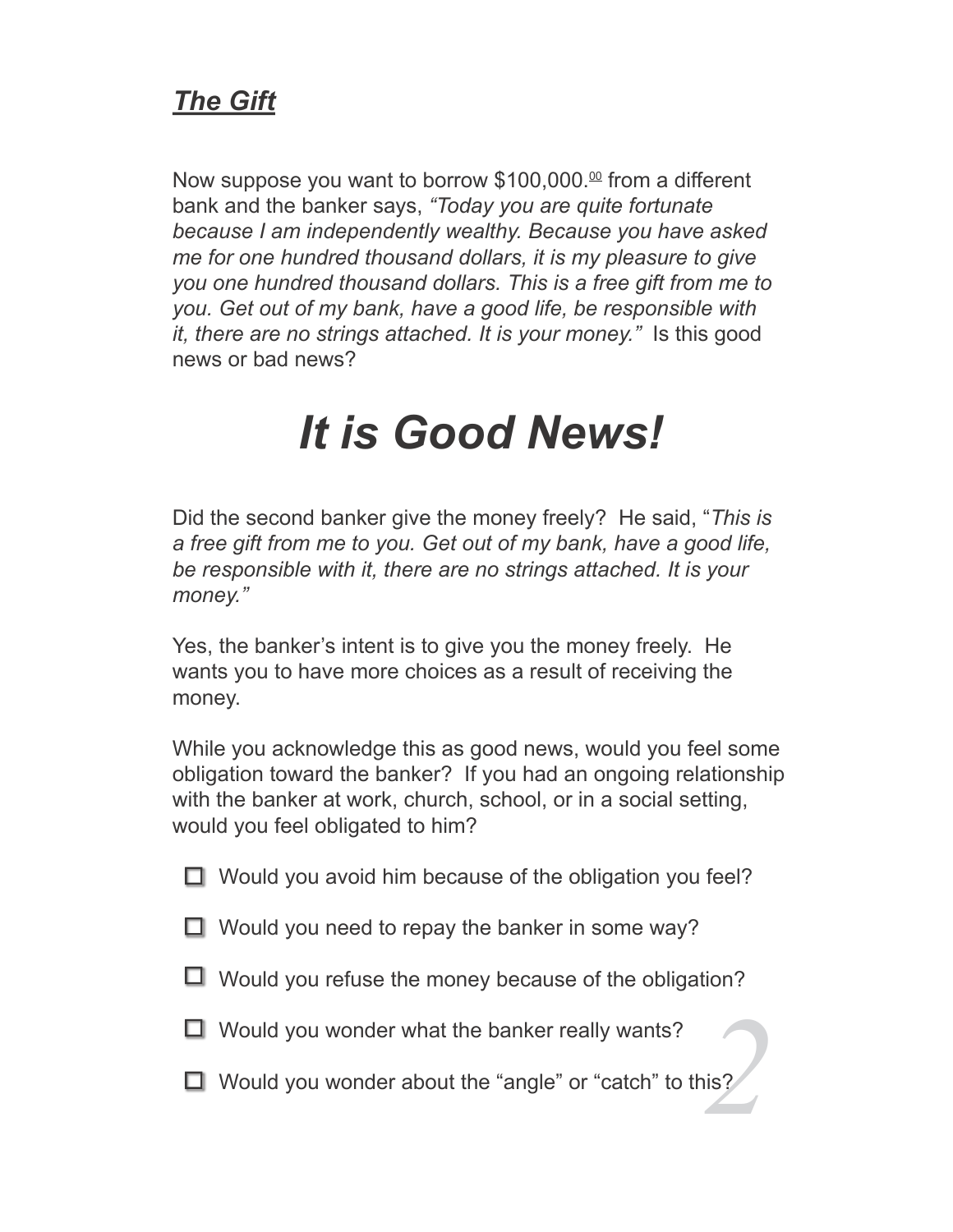Suppose you decide to deposit the money into the generous banker's bank as a way of satisfying your feeling of obligation and indebtedness. This would allow his bank to use the money.

Now let's assume a brand new bank with more convenient hours and lifetime free checking and savings opens near your home. You move all of your other accounts to this new bank. After three months of leaving your money in the generous banker's bank, would you:

- 1) Move the money immediately from the generous banker's bank to the new bank?
- 2) Hesitate to move the money from the generous banker's bank to the new bank?
- 3) Leave the money in the generous banker's bank and never move the money?

After a year, can you see that you might begin to resent the banker because you are stuck, trapped and aren't free to move the money? You really can't move the money without feeling guilty or selfish and afraid that the banker may ask why you moved the money.

Let's say you leave the money in his bank because of your feelings of obligation, and you begin trying to repay the banker. As time goes by, you do several things for him, but he doesn't appreciate your efforts at repaying him. As you work to relieve your obligation, you realize you're not making progress, so you try harder to work off this obligation.

After years of trying to repay the banker, you get sick of trying to rid yourself of the obligation. Finally, out of frustration and anger you decide it's not worth it and give up on the relationship. Your efforts at being good enough and measuring up are never good enough, and you can't measure up to relieve your obligation.

Eventually you declare relationship bankruptcy and abandon the banker angry because nothing you did was ever good enough to eliminate the obligation you feel. You're hurt, disappointed and frustrated, feeling as though the banker never appreciated anything you did for him.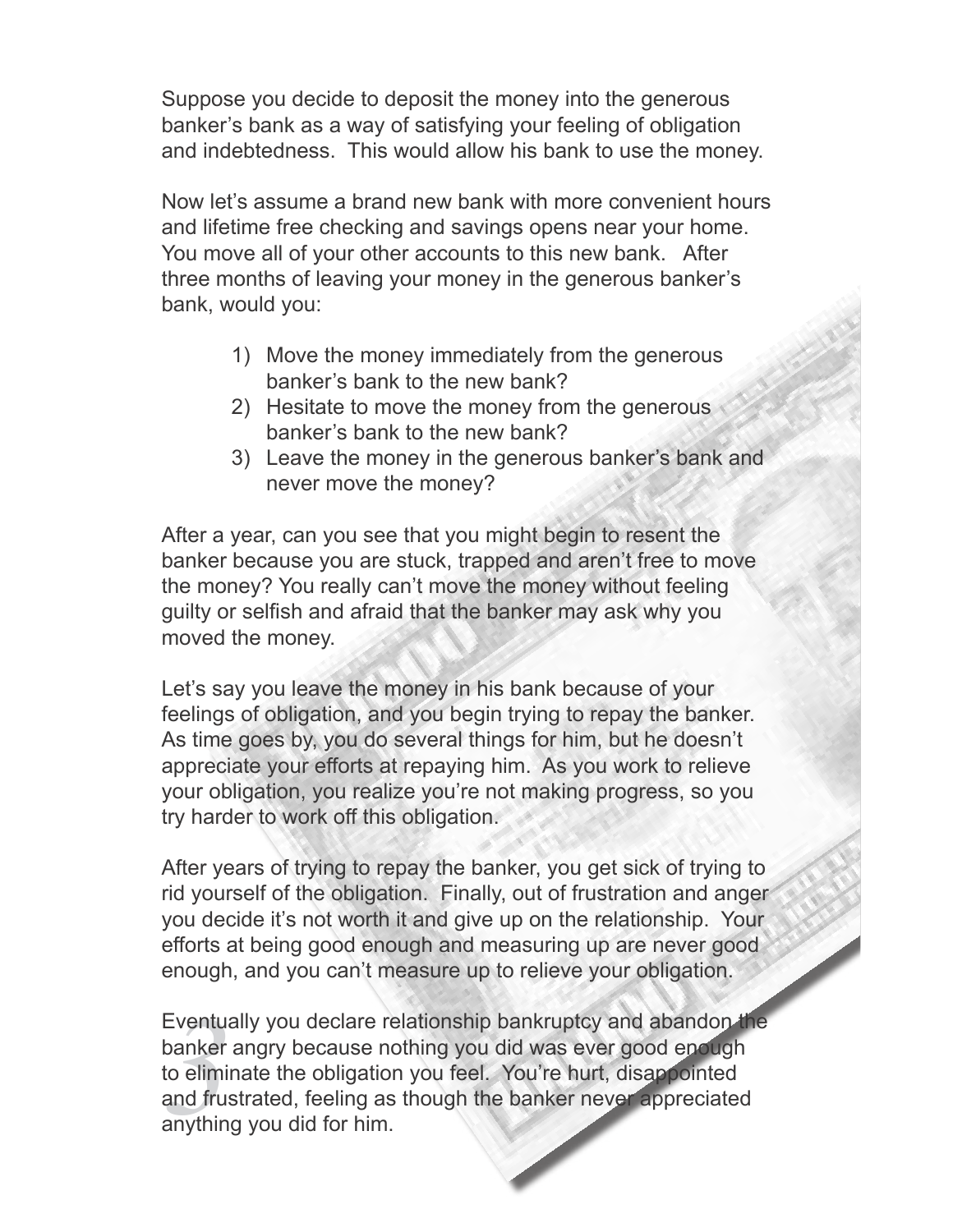# **Application to Relationships**

Did the banker give the money freely? YES. Did you receive the money freely? NO. While you said this Is good news (mentally), you feel obligated to the banker (emotionally). The way you receive the money results in fewer choices rather than more choices.

### **Obligation**

Is the way you received the money (obligation) because of the banker or because of you? You!

You feel obligated when you accept something from another. When receiving from another, you may feel that your partner deserves something from you in return. Your obligation to another is a natural reaction to keeping your relationship balanced between what you owe another and what another deserves from you.

To prevent feeling selfish, you balance the ledger of fairness by repaying the "favor" even when you resent it.

### **Resentment**

Is the resentment you feel because of the banker or because of you? You!

Obligation results in resentment. You resent your partner because you feel indebted to him or her. When you feel resentment toward another, the other person does not cause your resentment. Your resentment is because of your dependence on what you think your

partner will think of you. Working hard to repay your partner can create feelings of entitlement or thoughts that you deserve more from your partner than you are getting.



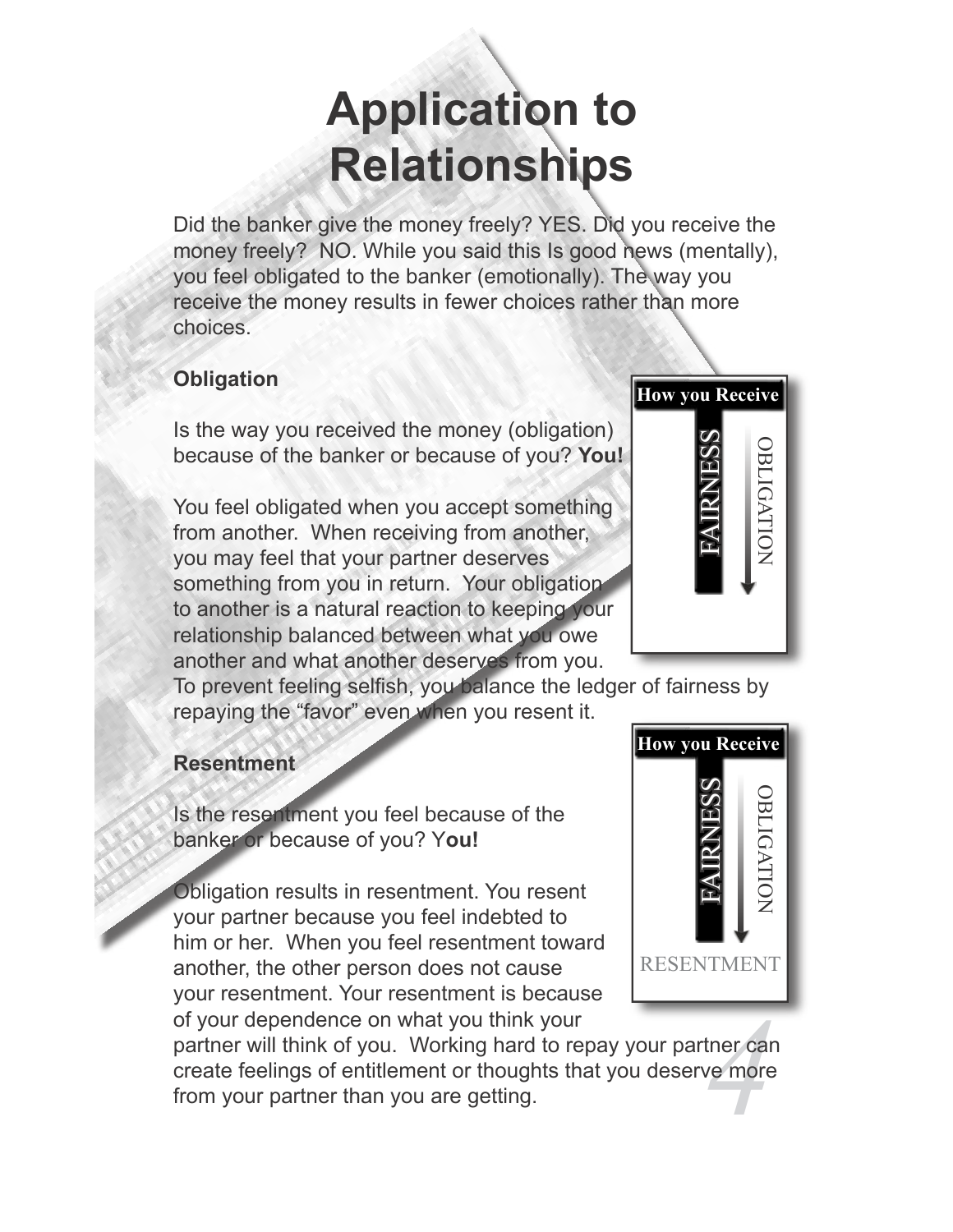### **Entitlement**

Are your efforts at repaying the banker because of the banker or because of you? You!

Attempts to be good enough or measure up or repay your partner contribute to feelings of "entitlement." You can claim that you have done so much for your partner, and he or she never appreciates anything you do "for" him. You believe you deserve better from your partner, yet no matter how much you do, it is never enough.



What would it be worth to the recipient to receive

the money as freely as it was given so that he wouldn't feel the obligation, resentment, and entitlement? What would it be worth to you if there was a way to help you not feel so obligated and indebted to others?

## Everything! ... There is another way!!!

Instead of receiving from a framework of fairness, your entire relationship framework can be transformed, simply by receiving freely.

Instead of being afraid of feeling selfish or quilty, this new way of relating to others can free you to experience contentment and real joy.

This new way of relating holds the power to transform you completely.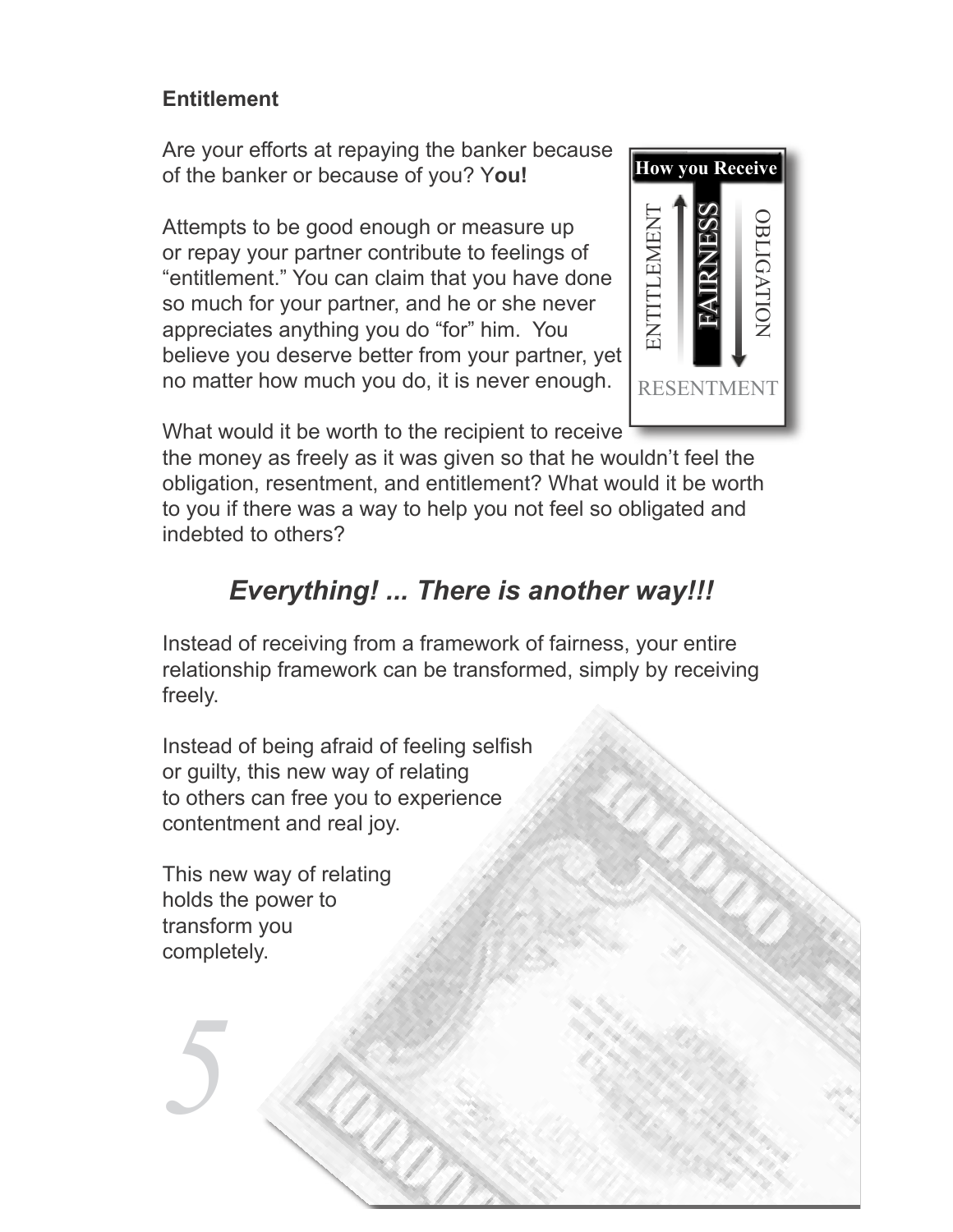## **The Good News**

#### **Is life a Gift from God? YES** Is the Gospel Good News? YES **EVERYTHING** What do you "owe" God?

If you agree with the answers to these questions ... I have good news that is GREAT for your relationships!

## Is life a gift from God? YES

Life is a gift. You didn't do anything to deserve the life given to you at birth, nor did anyone owe it to you.

## **Is the Gospel Good News? YES**

What is the gospel? The gospel or good news is that Jesus, God's one and only son, came to this earth, lived, died, was buried, and resurrected. He was the sinless Son of God, who did the measuring up and being good enough for you. He even accepted the consequences for your failures and sin.

Jesus, God's gift to humanity, frees you from the bondage of fairness' obligation and entitlement giving you a completely different way of relating. Because God is love, He wants you to have more choices in relationships and be able to experience intimacy, not only with others, but also with Him.

If you are exhausted from trying to measure up and be good enough for others in your life, Jesus turns obligation into

Do not think that I have come to abolish the Law or the Prophets; I have not come to abolish them but to fulfill them.

Matthew 5:17

responsibility, resentment into gratitude, and entitlement into humility.

As you submit yourself to God. resurrection becomes possible in your relationship in ways you never expected!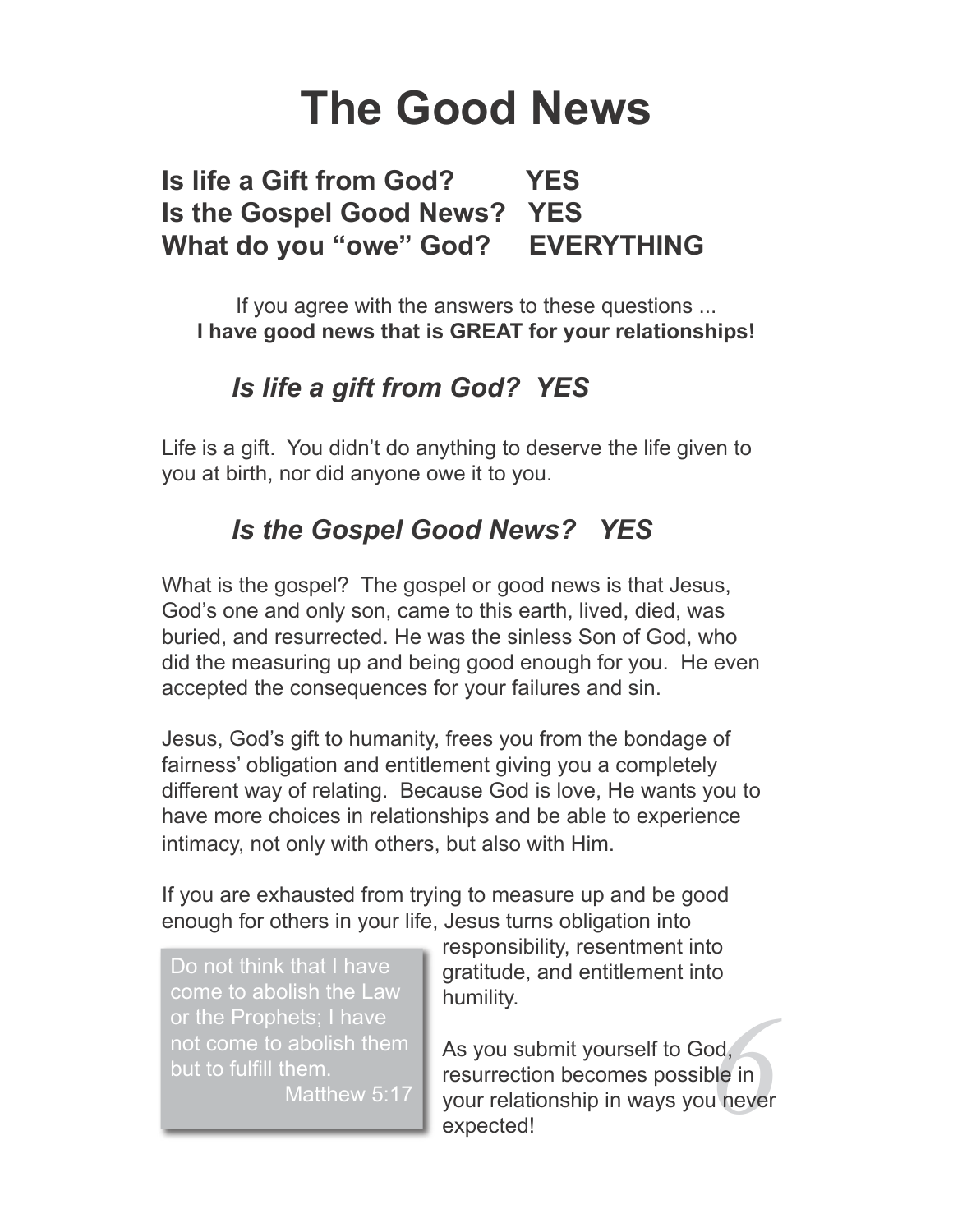### **What do you owe God? EVERYTHING?**

By suggesting that you "owe" God everything, you have turned the gospel into bad news. You know (mentally) you can never repay God for all that's been given to you. But you feel like you "owe" God everything (emotionally).

Is God like the first banker, who appears generous by offering you increasingly more money, but at such a high interest rate you could **How You Receive** never repay him? Is God like the second banker offering you the money unconditionally? Does a relationship with God free you or obligate you?



If your child was asked, "What do you owe your parents for all they have done for you?" What would you want your child's answer to be? Everything or Nothing? I suspect nothing. You give freely and expect nothing in return. How much more don't you think God's answer is that we owe Him nothing?

Jesus gave himself freely so that you would "owe" him nothing and be free to give yourself as you choose. It's that simple! Receive Jesus' gift of "new life" freely by inviting Him into your life right now!

"I am sorry for trying to measure up and be good enough. I have sinned trying to be someone I could never be. I accept Jesus as the Savior of my life and the Lord of my decisions and choices for the rest of my life. Thank you for coming into my life and saving me from myself. Show me how to love unconditionally as you have loved me. Thank you for loving me and forgiving me."

Congratulations! By receiving Him into your life you can give freely and receive freely. This transformation is both instant and gradual. You will be able to leave obligation for responsibility, resentment for gratitude, and entitlement for humility.

If you confess with your mouth, "Jesus is Lord," and believe in your heart that God raised him from the dead, you will be saved. Romans 10:9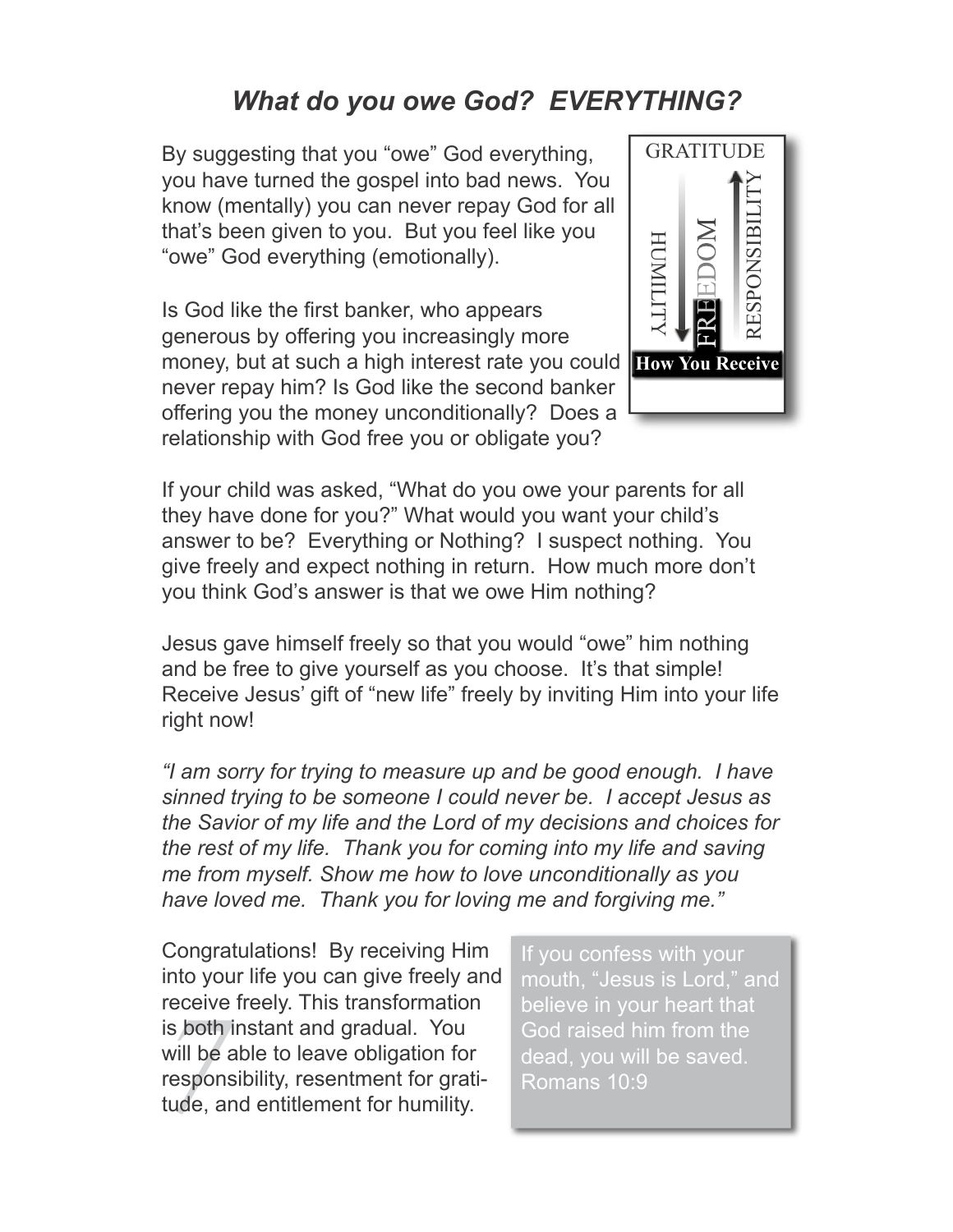# "GREAT" Relationships

Relationships occur on a continuum from freedom to fairness. You began your relationship choosing your partner. He chose you, and you chose him. You didn't do anything to deserve to be chosen, and you didn't owe it to your partner to choose him or her. You chose your partner because you were free to choose. This was a wonderful time in your relationship.

If God's way of having a relationship with you is based on His choice, and it is the template for all other relationships in your life, then what do you owe others? What do you deserve from others? **NOTHING!** 

Clearly, as persons of worth and value, no one ever deserves to be abused or neglected. Beyond abuse or neglect you owe and deserve nothing from your partner. Choices require freedom to choose.

> Silently remind yourself: "I owe and deserve nothing."

Accepting yourself and your partner as a gift is disarming and freeing. When you let go of your rights (what you deserve and what your partner owes you) and die to fairness, a resurrection is possible in your relationship. Is your way of having a relationship working? Why not try God's way of having a relationship? It can set you free if you can receive it freely.

Expecting nothing and receiving everything is as wonderfully overwhelming as expecting everything and receiving nothing is disappointing and painful. Which would you choose?

> ...Freely you have received, freely give... Matthew 10:8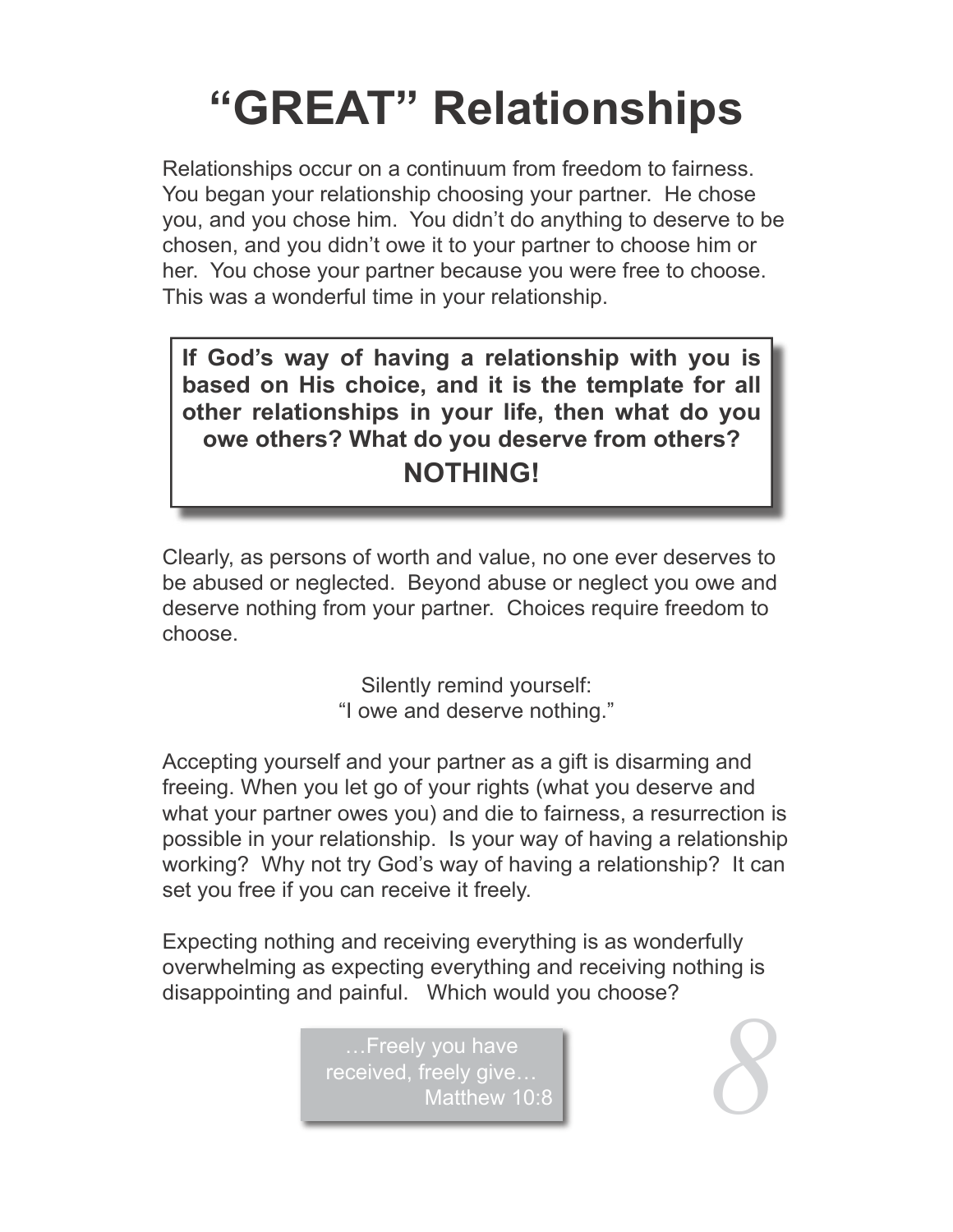# **Fairness**

For several years John worked hard to please Mary. He believed he was going over and above the call of duty for his wife. He assumed responsibility for many household duties. He cleaned the toilets and tubs, swept and mopped the floors, vacuumed the carpets, ensured the clothes were always washed, dried and neatly put away.

His efforts would take pressure off her so that she would be able to give him more affection and physical touching. There was only one problem. Mary didn't give him the physical affection he felt like he deserved. John felt that Mary owed it to him to be more affectionate. He became increasingly resentful and angry.

John attempted three solutions:

- $\Box$  He pointed out how much work he'd done for her and how spending time with him was the least she could for him.
- $\Box$  He tried not doing all the "extras" around the house for his wife, while still expressing his need for affection.
- $\Box$  Finally, he attempted berating her with how good he had been to her and threatening to leave her.



None of these approaches worked. John didn't know what else to do to get his wife to respond to him physically. He didn't want a divorce, but he didn't want to be in a dead end relationship either.

Mary felt obligated to John for all he did for her. She resented him for limiting her choices in their relationship. The more he tried to please her (obligation) the less interested she became in affection. Eventually, her feelings of obligation turned to resentment. While she initially attempted to meet his needs for affection, she could never give him enough attention or measure up to his demands for physical touch.

They were ready to give up on their relationship when they read We Have Good News That Is Great For Your Relationship.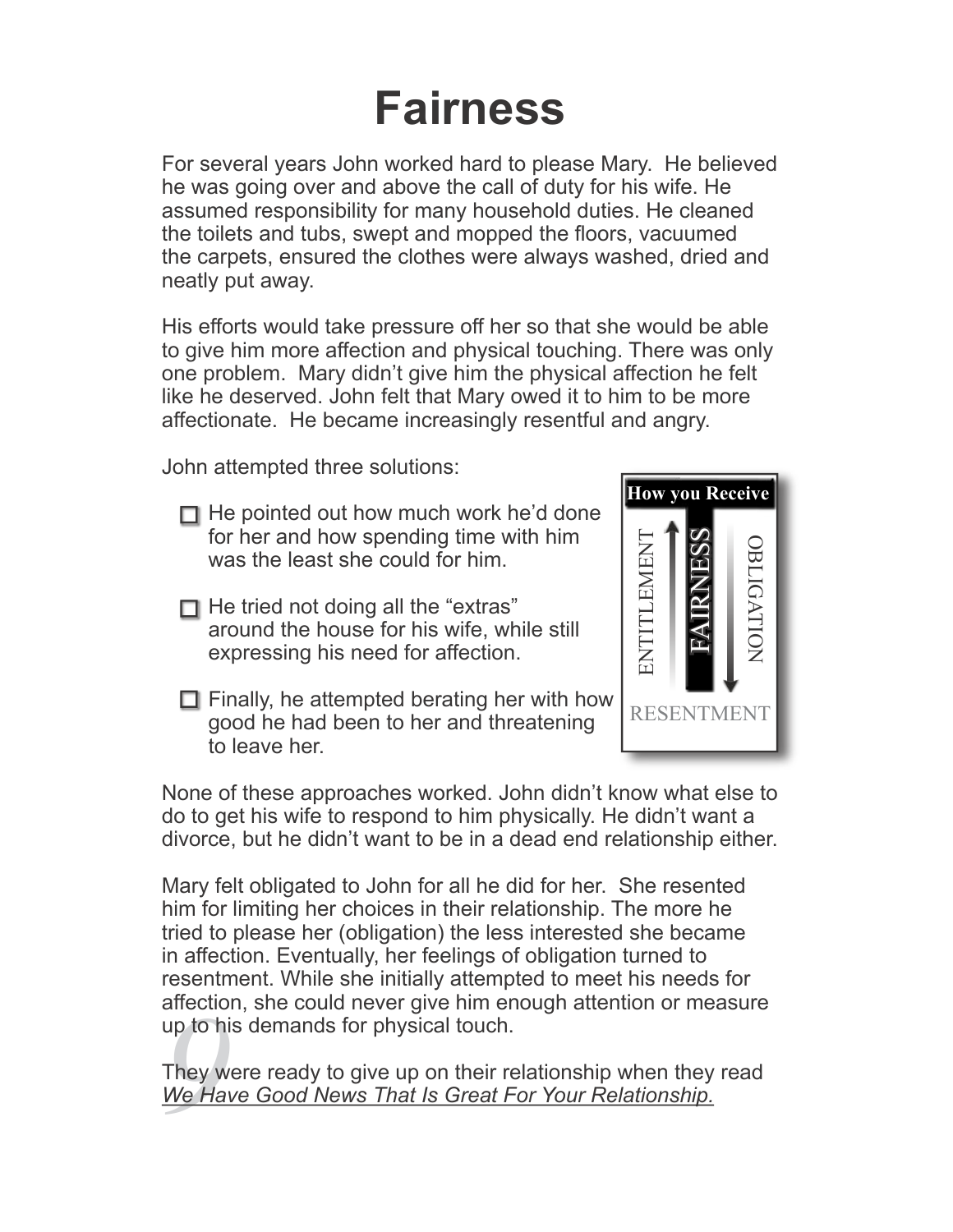# **Freedom**

John realized he was more like the first banker--giving, from a framework of fairness. He was obligating Mary. He determined to give freely and invite her to receive freely. John told Mary he would assume full responsibility for the emotional side of their relationship. He promised to not approach her about sex or affection allowing her to take the initiative in those areas of their relationship completely. Naturally, Mary didn't believe him.

John continued to assume responsibility for the household chores, but for a different reason. His giving freed Mary to receive freely. He trusted her to give herself freely, but he had to give freely. The years of obligation, resentment and entitlement melted away as John continued to give Mary more choices in

their relationship rather than limit her choices.

Mary was suspicious of everything John did for her. She suspected he would blowup when she didn't respond to him sexually and was often surprised when he didn't react emotionally to her. Mary found former feelings of resentment and anger turning to gratitude and humility that John loved and accepted her so unconditionally.



Ten months later, Mary took a step in moving back toward John physically. This time she

took the initiative -- and has ever since. John's faith in God sustained him through those difficult months. John continually reminded himself that because Jesus died to release him of his obligation and entitlement that he could in turn free her to love him. Mary was now free to give herself to John without obligation.

John and Mary's commitment to free each other from fairness turned their relationship around. John released fairness and embraced freedom. He crucified fairness as a way of relating to Mary and resurrection occurred as a result. The process didn't occur in his timing or in his way, but it happened nevertheless. Just as John and Mary will never be the same people, their relationship will never be the same after experiencing...

### **Good News That Is GREAT For Your Relationship!**